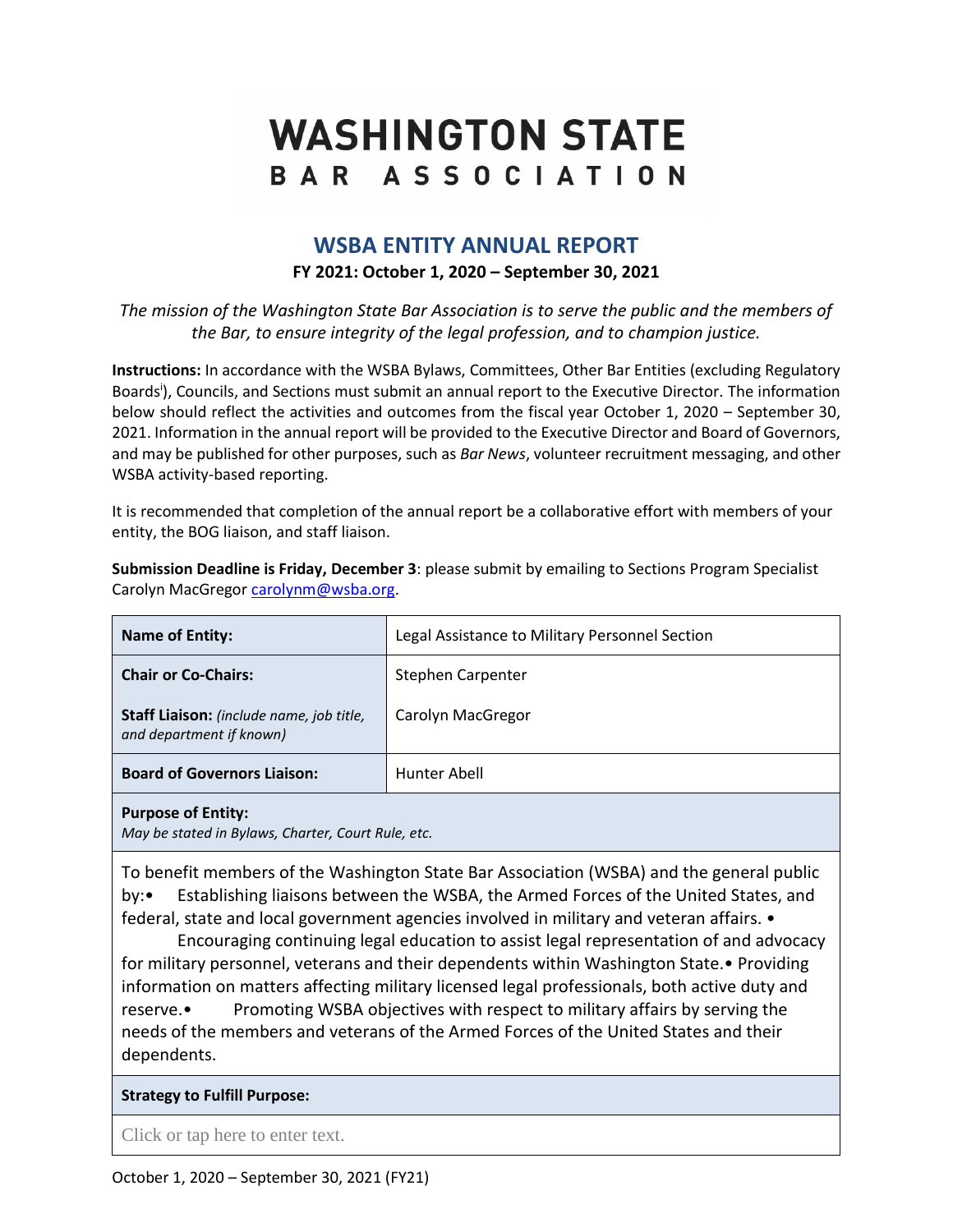**How does the entity's purpose help further the mission of the WSBA "to serve the public and the members of the Bar, to ensure integrity of the legal profession, and to champion justice"?**

Click or tap here to enter text.

### **2020-2021 Entity Accomplishments:**

• As advisory member of the AGO's Military & Veteran Legal Assistance Committee, participated in providing guidance on training opportunities for volunteer attorneys representing veteran and active duty personnel in civilian courts. And assist the AG's OMLVA help attorneys reach-out to veteran's and active duty members. • Organized, hosted, and participated in a mini-CLE training events for military and civilian attorneys (Pre-COVID-19 Lockdown).

**Looking Ahead: 2021-2022 Top Goals & Priorities:**

- **1** Continue to Assist the Washington State Attorney General's Office Legal Assistance to Veteran's and Military Personnel Division
- **2** | Host no less than quarterly Mini-CLEs that have value to our members and, in general, help military and civilian attorneys provide legal services to military personnel, veterans, and their families.
- **3** Evaluate and implement training methods to improve accessibility for LAMP members/military attorneys throughout Washington state.
- **4** Develop LAMP priorities of mission and Coordinate with Local JAG Offices regarding Orientation Days (Recruitment)
- **5** Coordinate with Other Bar Sections, ABA and Law Schools (e.g., Solo Practice)

**Please report how this entity is addressing diversity, equity, and inclusion:**

*How have you elicited input from a variety of perspectives in your decision-making? What have you done to promote a culture of inclusion within the board or committee? What has your committee/board done to promote equitable conditions for members from historically underrepresented backgrounds to enter, stay, thrive, and eventually lead the profession? Other?*

As stated in our 2021 Annual report, LAMP strives to increase women and minority participation in our section and particularly in leadership positions. The veteran and military population we advocate for is very diverse and includes people from all walks of life and sexual orientations coming from all parts of the 54 states and territories. Current and past executive board comprises members of historically disadvantaged groups, such veterans, women, non-Christian religious denominations, and non-white ethnicities.

**Please describe the relationship with WSBA staff and the Board of Governors.**  *For example:* 

- *Quality of WSBA staff support/services*
- *Involvement with Board of Governors, including assigned BOG liaison*
- *Ideas you have on ways WSBA can continue to strengthen/support your entity.*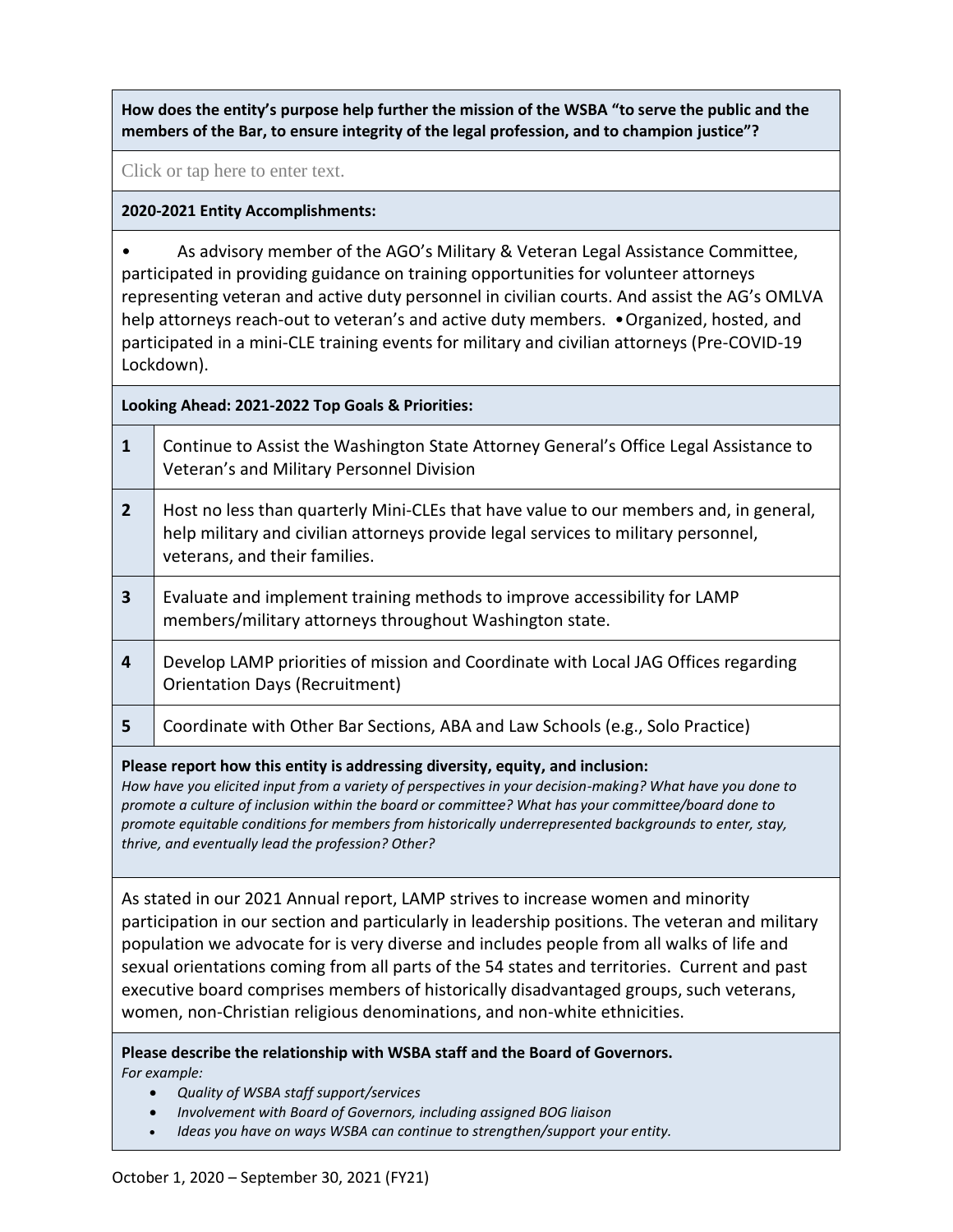• The WSBA leadership and administrative staff has actively supported LAMP efforts to provide legal assistance to our returning military personnel, veterans, and families impacted by the long war overseas.• Despite the COVID-19 Lockdown, LAMP has actively coordinated/co-hosted several Mini-CLE events, whenever possible this past year, and provided salient comments to help WSBA understand our section membership goals and needs moving forward.

| <b>SECTIONS ONLY: Please quantify your</b><br>section's 2020-2021 member benefits:         |                                    | Chair's<br>corner/social<br>media                             | Newsletters/publications<br>produced                                                                                         |
|--------------------------------------------------------------------------------------------|------------------------------------|---------------------------------------------------------------|------------------------------------------------------------------------------------------------------------------------------|
| For example:<br>\$3000 Scholarships, donations, grants<br>awarded;<br>4 mini-CLEs produced |                                    | 5                                                             | Mini-CLEs produced<br>(Examining ZOOM Options /<br>Several are accessible on the<br>LAMP Website)                            |
|                                                                                            |                                    | Click or tap here<br>to enter text.                           | Co-sponsored half-day, full-day<br>and/or multi-day CLE seminars<br>with WSBA                                                |
|                                                                                            |                                    | Click or tap here<br>to enter text.                           | Co-sponsored half-day, full-day<br>and/or multi-day CLE seminars<br>with non-WSBA entity                                     |
|                                                                                            |                                    | Click or tap here<br>to enter text.                           | Receptions/forums hosted or<br>co-hosted                                                                                     |
|                                                                                            |                                    | $\mathbf{1}$                                                  | Recognitions/Awards given<br>(Sharon Powell)                                                                                 |
|                                                                                            |                                    | Click or tap here<br>to enter text.                           | New Lawyer Outreach<br>events/benefits                                                                                       |
|                                                                                            |                                    | 3                                                             | Other (please describe):<br>Created "Chair's Corner" on<br>LAMP Website, and Created<br>LAMP FaceBook page (Social<br>media) |
|                                                                                            |                                    | <b>Entity Detail Report:</b><br>To Be Completed by WSBA Staff |                                                                                                                              |
| <b>Size of Entity:</b>                                                                     | 9 (including Young Lawyer Liaison) |                                                               |                                                                                                                              |
| <b>Membership Size:</b><br>(for Sections Only)                                             | 78                                 |                                                               |                                                                                                                              |

*(As of September 30, 2021)*